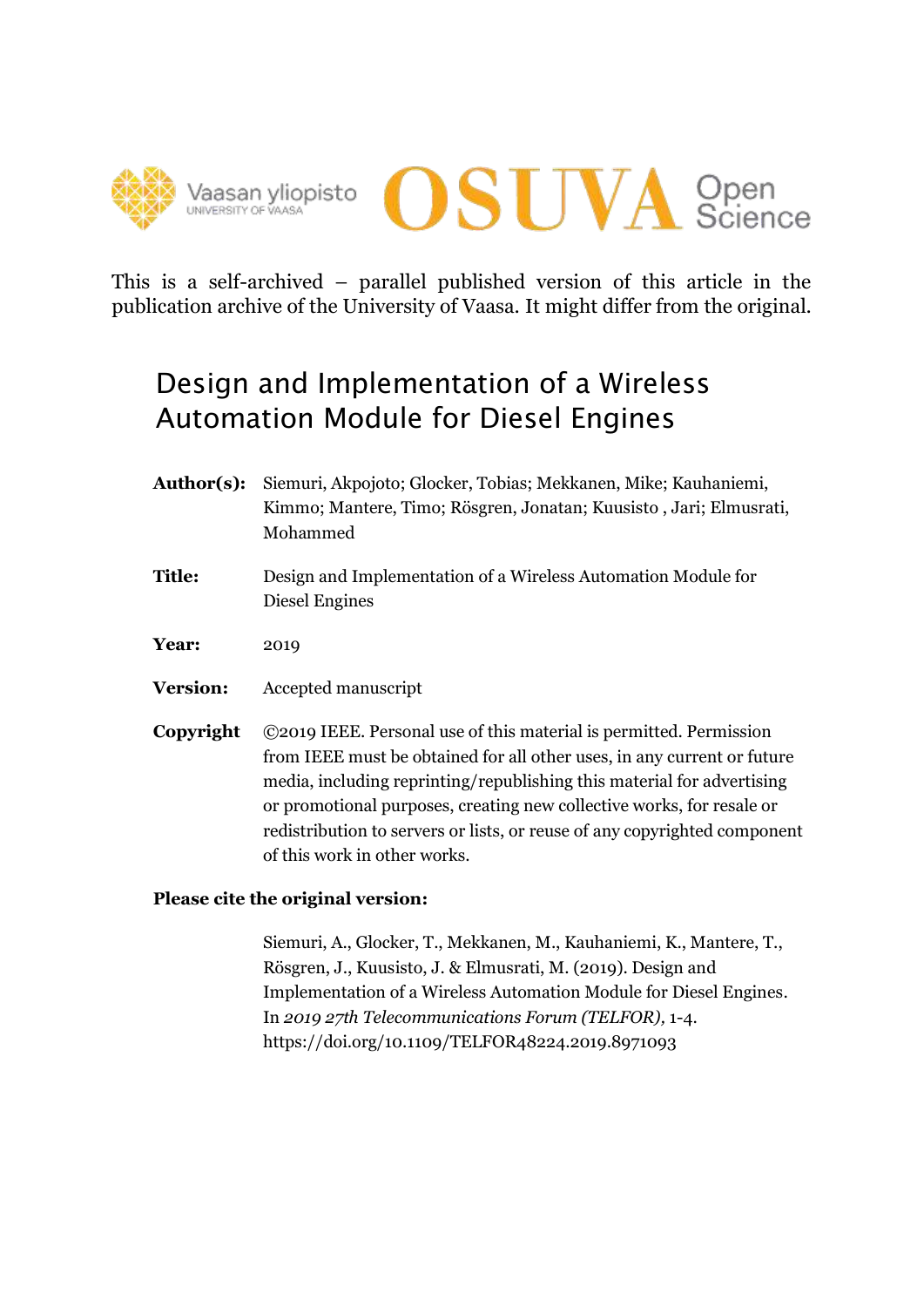# **Design and Implementation of a Wireless Automation Module for Diesel Engines**

Akpojoto Siemuri, *Student Member, IEEE*, Tobias Glocker, Mike Mekkanen, Kimmo Kauhaniemi, *Member, IEEE,* Timo Mantere, Jonatan Rösgren, Jari Kuusisto and Mohammed Elmusrati, *Senior Member, IEEE*

*Abstract* **— This paper describes the design of wireless CAN protocol with the aim to replace existing wired CAN protocol communication between the Smart NOx sensor on diesel engines and the Engine Control Unit (ECU). Wireless industrial automation becomes essential in modern industry with the emerge of 5G networks and the IoT. Besides the advantages of wireless nodes in automation systems, there are many real challenges. Several practical design challenges have been successfully addressed in this paper.**

*Keywords* **— CAN Protocol, Engine Control Module (ECM), Smart NOx sensor, Speedgoat, Wireless Communication, ZigBee.**

#### I. INTRODUCTION

odern industry has developed rapidly, fueled by an **M** odern industry has developed rapidly, fueled by an increasing growth in global economy. However, data collection, analysis, and integration has become an essential pillar for the new industrial structure. It is extremely important to have real-time information in automation systems on all levels. One of the first steps in wireless automation, is to decide the required wireless communication protocol for certain automation system. The decision should be based on the automation requirements such as: latency, data rate, coverage distance, reliability (in terms of outage and packet losses), costs, security, etc. Therefore, studying of some well-known wireless communication solutions is crucial in achieving reliable and flexible data transfer [1].

The research presented in this paper investigates the feasibility of implementing a reliable, secure and fault tolerant wireless communication between the Smart NOx sensor on diesel engines and the Speedgoat (real-time rapid prototyping tool) or Engine Control Module (ECM). The Smart NOx sensor is connected to the Engine Control Unit (ECU) with a wired CAN bus connection. Data is transmitted using SAE J1939 protocol which is built on top of CAN Networks. SAE J1939 is developed specifically for use in heavy duty environments, with an emphasize on achieving reliable and fault tolerant communication. The approach taken in this research, is based on a case study of Wärtsilä's Smart NOx sensor on a W4L20 diesel engine with the objective, to replace the wired CAN bus with wireless node. The design steps, implementation and performance analysis are discussed in next sections.

#### *A. Smart NOx sensor*

The smart NOx is a sensor that measures the oxygen  $(O_2)$ 

percentage and nitrogen oxides (NOx) ppm in the exhaust of combustion engines. Oxygen is measured as a percentage, while the NOx concentration is measured in parts per million (ppm) [2].

Nitrogen Oxides (NOx) are a group of poisonous, highly reactive gases of which two occur naturally namely nitric oxide (NO) and nitrogen dioxide (NO<sub>2</sub>). The combustion of fossil fuels is the most common source of NOx emissions. The amount of emission depends on the air-fuel mix ratio as well as the amount of nitrogen in the fuel. At high temperatures and conditions that encourage oxidation NOx formation in combustion is favored.  $NO<sub>2</sub>$  has adverse effects on human health and at high concentrations it can lead to the inflammation of the airways [3].

#### *B. Speedgoat and Engine Control Module (ECM)*

The speedgoat applies Real-time systems with Simulink Real-Time™ from MathWorks to various applications across many industries, in the lab, field, classroom, or embedded in machinery. Speedgoat solutions and Simulink are seamlessly integrated and allows for fast test run of Simulink software designs with hardware [4].

The Engine Control Module (ECM), also called Engine Control Unit (ECU), is a kind of electronic control unit that manages the control of series of actuators on an internal combustion engine to ensure that the engine's performance is optimal. This is done by reading the values from all the sensors within the engine bay and interpreting the data using multidimensional performance maps (referred to as lookup tables) and adjusting the engine actuators accordingly [5]. The diesel engine used in this research is a medium speed W4L20 diesel engine. The engine produces approximately 1 MW of power and it is paired with ABB generator [6]. This combustion engine is in the Vaasa Energy Business Innovation Center (VEBIC) laboratory. VEBIC is a new research and innovation platform hosted by the University of Vaasa. The VEBIC environment has two laboratories namely, the internal combustion engine laboratory and a separate but related fuel development laboratory. It also has a program for energy and sustainable development research projects [7].

#### II. CAN PROTOCOL AND THE WIRELESS MODULE

In this section, the required wireless module is discussed. The selection is based on the automation requirements and the available wireless standards.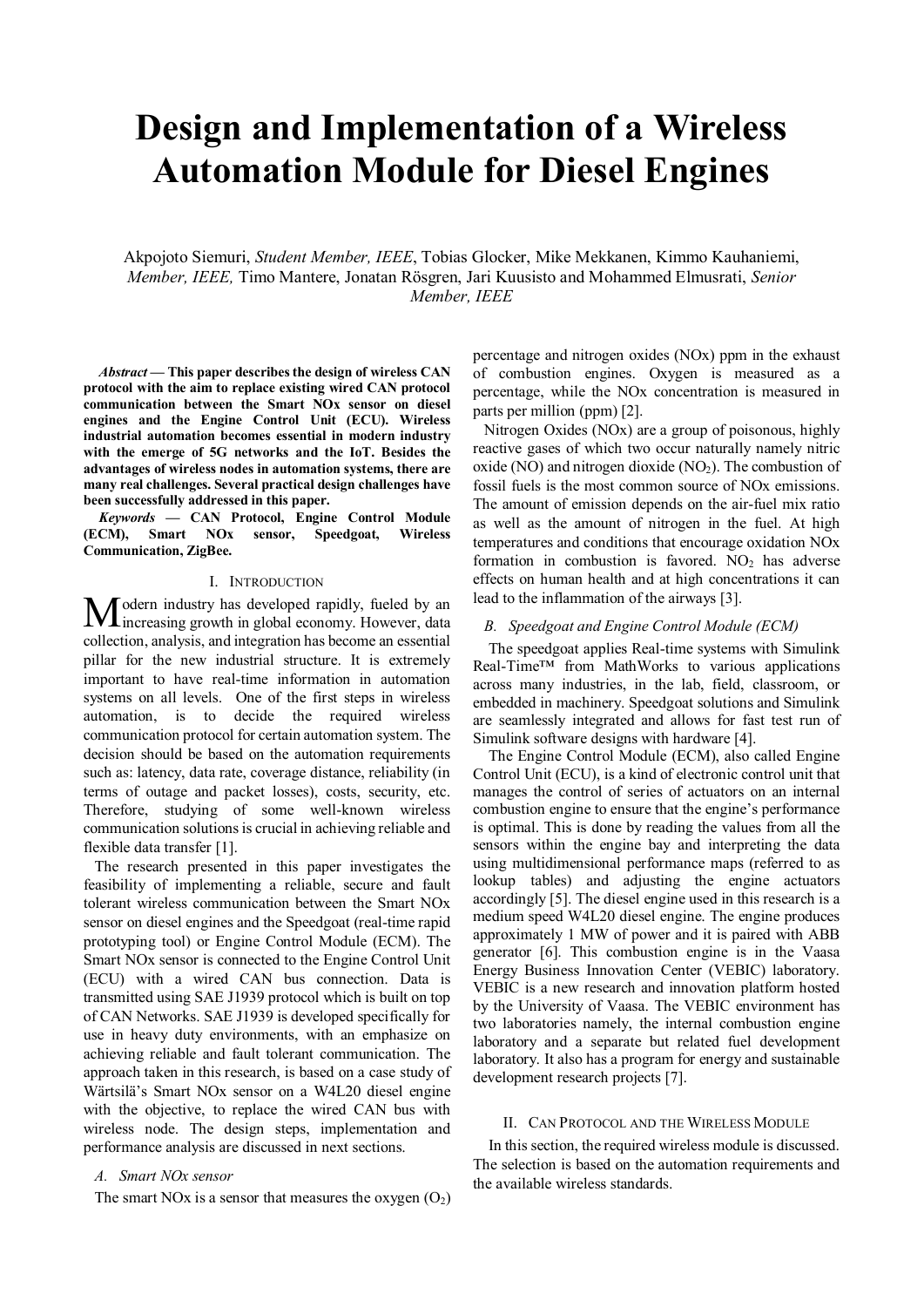## *A. Controller Area Network (CAN)*

CAN is a solution for automation industries and the CAN protocol is used in systems that need to transmit and receive a small amount of data with real-time requirements. CAN bus was originally developed for the car industry to replace point to point connections in automotive systems. CAN protocol has been stipulated as international standard by 150 International Standard Organizations [8]. CAN transmits signals on the CAN network using two wires, CAN-High and CAN-Low. These two wires operate in differential mode carrying inverted voltages which decreases noise interference. The standard being used determines the voltage level and other characteristics of the physical layer. The two standards are the ISO11898 (CAN High Speed) standard and the ISO11519 (CAN Low Speed) standard [9].

### *B. Wireless Communication Protocols*

Wireless applications typically require burst transmission, reduced overhead, and they use a very small amount of data per node, therefore, the bandwidth is not the main requirement. Some applications require coverage of large areas; reliability, availability, bounded latency for real-time behavior and energy efficiency as some key performance indicators [10].

The XBee module used during implementation uses the ZigBee (IEEE 802.15.4) technology. ZigBee is a shortrange wireless protocol which is a standard for personalarea networks developed by ZigBee Alliance aiming at providing a low cost, low power consumption, reliable and two-way wireless communication standard for short range applications. It allows the nodes to find new routes throughout the network when one route fails. Thus, Zigbee is a robust wireless solution [11].

The choice of using the ZigBee protocol was made from comparing four wireless solutions based on the analysis of experiment results. The wireless protocols compared were namely WiFi, LoRa, BLE and Zigbee. Performance analysis for these four wireless protocols was conducted based on key considerations that should influence the choice of wireless protocols for a specific application. The experiments and measurements were performed in Technobothnia laboratory. Technobothnia is a wide ranged advanced and modern laboratory unit that occupies 8000m<sup>2</sup> and which is within the campus of University of Vaasa [12]. Furthermore, the experiments related to the engine has been carried out in the Engine test room located in VEBIC.

From the experiments, the Xbee had a better RSSI values and security feature over the other wireless modules used. These features with some other factors like, good performance in the packet loss test; ability to enhance the battery life; better penetrating capability and range when compared to the BLE leads to the choice of implementing the ZigBee wireless protocol in designing the wireless-CAN protocol called the Xbee-CAN module.

#### III. SYSTEM ARCHITECTURE

The system consists of a 24V power supply for the smart NOx sensor, which is connected to the CAN Bus of the wireless-CAN module (transmitter). Furthermore, the wireless-CAN modules (receiver) is connected to the speedgoat, the speedgoat device that contains a MATLAB Simulink model in order to calculate, monitor, and display the  $O<sub>2</sub>$ % and NO<sub>x</sub> ppm.

# *A. The Xbee-CAN bridge Hardware*

The setup (see in Fig. 1 and 2) provides a proof-ofconcept that can be further developed from a prototype into a product.

At the transmitter side, a Multiprotocol Radio Shield is connected over the Arduino board and the CAN Bus module is placed in socket 0 of the Multiprotocol Radio Shield while the Xbee module is placed in socket 1. The CAN Bus module is used to interface the transmitter Xbee module with the smart NOx sensor using twisted pair cables (CAN High and CAN Low).



Fig. 1. Block diagram for the hardware setup of Xbee-CAN bridge Transmitter.



Fig. 2. Block diagram for the hardware setup of Xbee-CAN bridge Receiver.

At the receiver side, a Multiprotocol Radio Shield is connected over the Arduino board and the CAN Bus module is placed in socket 0 of the Multiprotocol Radio Shield while the Xbee module is placed in socket 1. The CAN Bus module is used to interface the receiver Xbee module with the speedgoat device using twisted pair cables (CAN High and CAN Low).

# *B. The Xbee-CAN bridge Software*

The programming of the hardware devices was done using the Arduino IDE environment.

At the transmitter side, the smart NOx sensor has a 29 bit CAN ID and the transmitter hardware is programmed to send an initialization heating signal "00000004h" (8 bytes hexadecimal) through the CAN Bus to this CAN ID to start heating and collecting the smart NOx data. The data is received through the CAN Bus and then transferred through SPI to the Xbee for wireless transmission. While at the receiver side, the hardware is programmed to receive the smart NOx sensor data and transfers the data through SPI to the CAN Bus of the receiver module. The CAN Bus is connected to the speedgoat using two twisted pair cable (CAN High and CAN Low) for analyzing the received data. The receiver module also performs packet loss and RSSI measurements.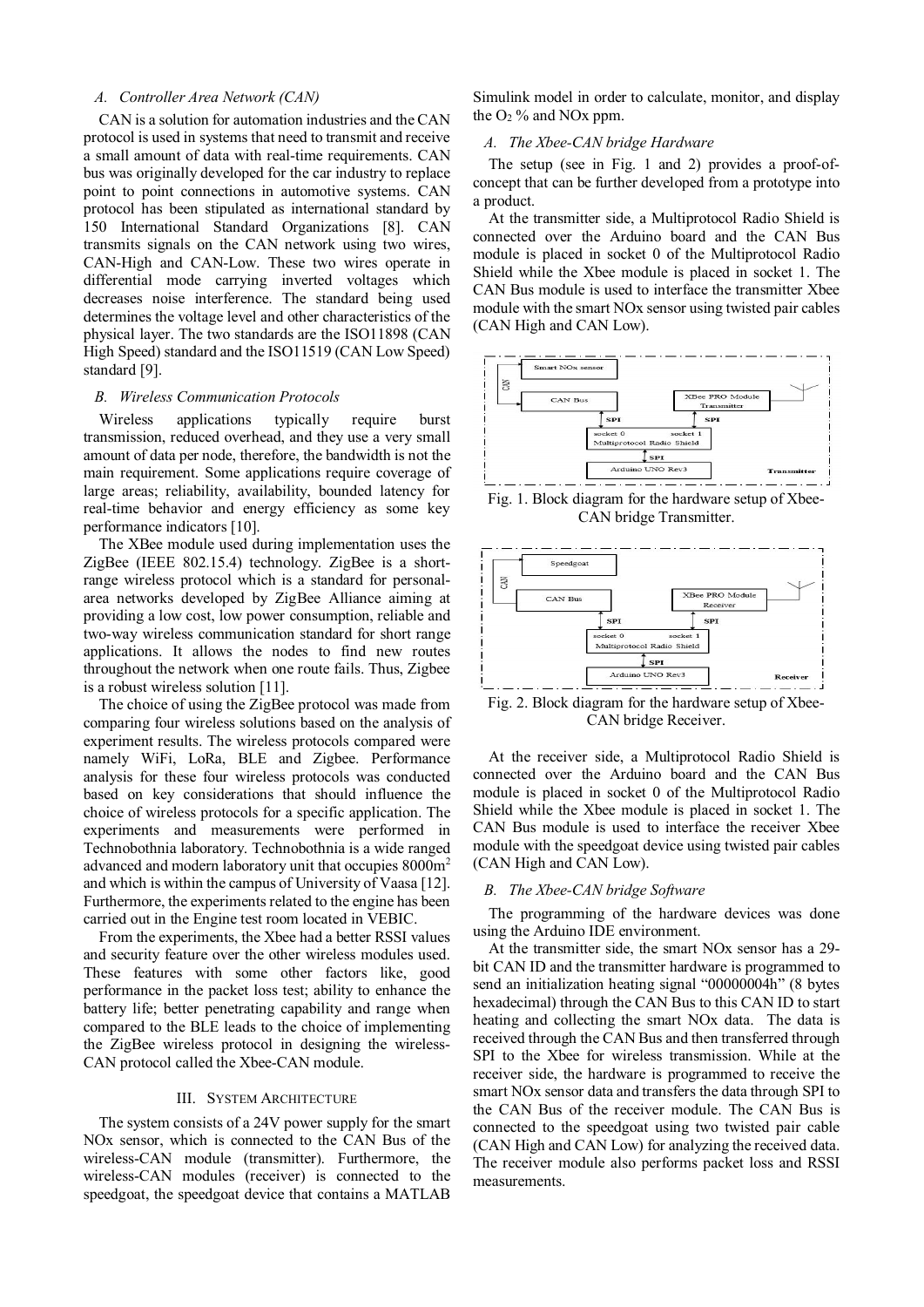The flowcharts for the programming of the transmitter and receiver modules are illustrated in Fig. 3 and 4 respectively.



Fig. 3. Flowchart for the Xbee transmitter codes.



Fig. 4. Flowchart for the Xbee receiver codes.

#### *C. Details of Transmitted Payload*

The transmitted payload is a 10-byte hexadecimal data comprising of 1-byte preamble, 8-byte smart NOx data and 1-byte checksum data as illustrated in Fig. 5.

| $\vert$ preamble $\vert$ NOx0 $\vert$ NOx1 $\vert$ NOx2 $\vert$ NOx3 $\vert$ NOx4 $\vert$ NOx5 $\vert$ NOx6 $\vert$ NOx7 $\vert$ checksum $\vert$ |  |  |  |  |  |  |  |
|---------------------------------------------------------------------------------------------------------------------------------------------------|--|--|--|--|--|--|--|
|---------------------------------------------------------------------------------------------------------------------------------------------------|--|--|--|--|--|--|--|

Fig. 5. Transmitted Smart NOx Payload.

Equation (1) is the checksum and it is the sum of the 8 byte smart NOx data only.

$$
NOx0 + NOx1 + NOx2 + \dots + NOx7
$$
  
=  $checksumNOx0 + NOx1 + NOx2 + \dots + NOx7$   
 $\dots + NOx7 = checksum$  (1)

The preamble is computed as illustrated in Equation (2). The preamble is computed from the sum of the 8-byte smart NOx data plus the checksum value, that is, smartNOx[8] + checksum[1] = preamble[1].

$$
NOx0 + NOx1 + NOx2 +
$$
  
... + NOx7 + checksum = preamble  
(2)

Both, the checksum and preamble are used to verify data integrity, that ensures an error free data transmission and prevents the alteration of data.

## IV. PERFORMANCE TEST OF THE DESIGNED XBEE-CAN MODULE ON WÄRTSILÄ'S W4L20 DIESEL ENGINE

The smart NOx sensor was installed on the Wärtsilä 4L20 Diesel Engine and the  $O<sub>2</sub>$ % and NO<sub>x</sub> ppm values were measured and compared with the readings from the SICK|MCS100E. The MCS100E HW is an analyzer system used for extractive measurement of up to eight (8) active gas components from an engine [13]. Table 1 illustrates the comparison between the values from MCS100E and wireless Xbee-CAN prototype seen on the speedgoat device for the W4L20 diesel engine in different operation modes (engine is idle, running without load and running with load). It is the percentage error of the Xbee-CAN module prototype values when compared to the values from the MCS100E. The measurements from MCS100E and the Xbee-CAN module were performed at the same time. The difference between their readings in Table 1 comes from the fact that both had its own separate sensor (installed on different location on the exhaust of the same engine), therefore, their measurement time could not be properly synchronized. However, it was concluded from observation that the values obtained were close to what was expected from the engine test for the Xbee-CAN module and the MCS100E (as a reference).

TABLE 1: COMPARISON OF THE VALUES FROM SICK|MCS 100E AND THE XBEE-CAN MODULE CONNECTED TO A SMART NOX **SENSOR** 

|                                                          | <b>Engine Operation Modes</b> |      |      |                   |                        |      |  |  |  |  |  |
|----------------------------------------------------------|-------------------------------|------|------|-------------------|------------------------|------|--|--|--|--|--|
| Measurement                                              | <b>Engine</b> is<br>Idle      |      |      | Engine<br>running | Engine<br>running with |      |  |  |  |  |  |
| <b>Device</b>                                            |                               |      |      | without load      | load                   |      |  |  |  |  |  |
|                                                          | NQx                           | 0, % | NQx  | 0, %              | NQx                    | 0, % |  |  |  |  |  |
|                                                          | ppm                           |      | ppm  |                   | ppm                    |      |  |  |  |  |  |
| <b>Xbee-CAN</b><br>module<br>percentage<br>error $(\% )$ | 0.0                           | 0.0  | 3.09 | 7.22              | 3.83                   | 2.06 |  |  |  |  |  |

In the present application (the engine test phase), the delay noticed in the wireless CAN (Xbee-CAN module) as compared to the wired CAN network, is still within the acceptable delay range.

For the Xbee-CAN module, Fig. 6 gives the sliding graph of the  $O_2\%$  and NO<sub>x</sub> ppm values from the speedgoat monitoring tool.



Fig. 6. Speedgoat sliding graph of the  $O<sub>2</sub>$ % and NOx ppm values.

#### V. APPLYING ADDITIVE MANUFACTURING TO THE DESIGNED PROTOTYPE

Additive Manufacturing is applied in this project to design the protective casing for the designed Xbee-CAN Receiver/Transmitter. Two protective casings were designed, and 3D printed to encapsulate the receiver and